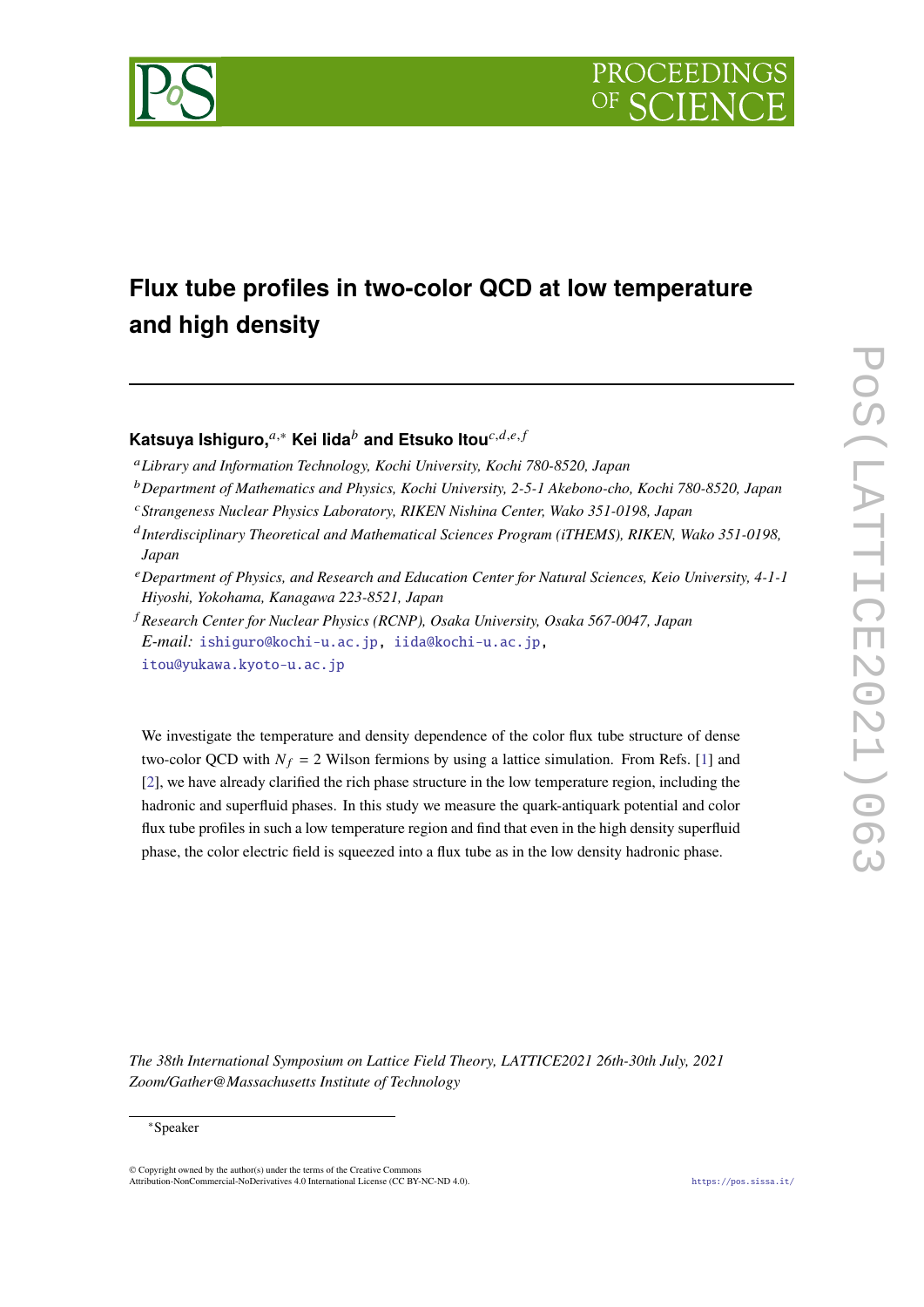## **1. Introduction**

It is widely believed that QCD at low temperature and high density exhibits superconductivity. Such superconductivity could appear inside neutron stars. However, to elucidate QCD in such an extreme situation from first-principles calculations is a hard task because of the infamous sign problem.

In Ref. [\[2\]](#page-7-1), authors of these proceedings have studied the phase diagram of two-color QCD even in such a low temperature and high density regime, which is basically consistent with several works by other collaborations [\[3–](#page-7-2)[6\]](#page-7-3). In these works, to avoid the sign problem, two-color QCD is considered, and also to solve the numerical instability (onset problem), the diquark source term is introduced in the finite-density QCD action. It is found that the expectation value of the diquark condensate takes nonzero values in the high density regime, which is a clear signal of superfluidity.

In these proceedings, we investigate the string tension, which tells us the confinement property, and the color flux tube profiles between a quark and anti-quark pair. As for the confinement, we have studied the Polyakov loop and the topological charge in the previous studies [\[1,](#page-7-0) [2\]](#page-7-1), and have found that the confinement remains even in the superfluid phase. However, the other work [\[5\]](#page-7-4) has shown that the string tension decreases with increasing density and the deconfinement phase transition occurs at sufficiently high density. As for the color flux tube profiles, we examine the density dependence of color electric fields and estimate the Ginzburg-Landau (GL) parameter, which is a characteristic parameter of the dual superconductivity, from the color electric fields.

The organization of this report is as follows: In Section [2](#page-1-0) we briefly explain the numerical setup in this work. In Section [3,](#page-2-0) the numerical results for the density dependence of the static potential and the color flux tube profiles between a quark and anti-quark pair. Finally our findings are summarised in Section [4.](#page-6-0)

## <span id="page-1-0"></span>**2. Numerical setup**

#### **2.1 Lattice action**

Here, we utilize the Iwasaki gauge action, which is composed of the plaquette term with  $W_{\mu\nu}^{1\times1}$ and the rectangular term with  $W_{\mu\nu}^{1\times 2}$ ,

$$
S_g = \beta \sum_{x} \left( c_0 \sum_{\mu < \nu}^{4} W_{\mu\nu}^{1 \times 1}(x) + c_1 \sum_{\mu \neq \nu}^{4} W_{\mu\nu}^{1 \times 2}(x) \right), \tag{1}
$$

where  $\beta = 4/g_0^2$  in the two-color theory, and  $g_0$  denotes the bare gauge coupling constant. The coefficients  $c_0$  and  $c_1$  are set to  $c_1 = -0.331$  and  $c_0 = 1 - 8c_1$ .

As for a lattice fermion action, we use the two-flavor Wilson fermion action. Here, we add the quark number operator in the QCD fermion action and we also introduce the diquark source term to study the low temperature and high density regime. The diqaurk source term, which explicitly breaks U(1) baryon symmetry, is required to avoid the numerical instability. The total fermion action is represented by

$$
S_F = \bar{\psi}_1 \Delta(\mu)\psi_1 + \bar{\psi}_2 \Delta(\mu)\psi_2 - J\bar{\psi}_1(C\gamma_5)\tau_2\bar{\psi}_2^T + \bar{J}\psi_2^T(C\gamma_5)\tau_2\psi_1.
$$
 (2)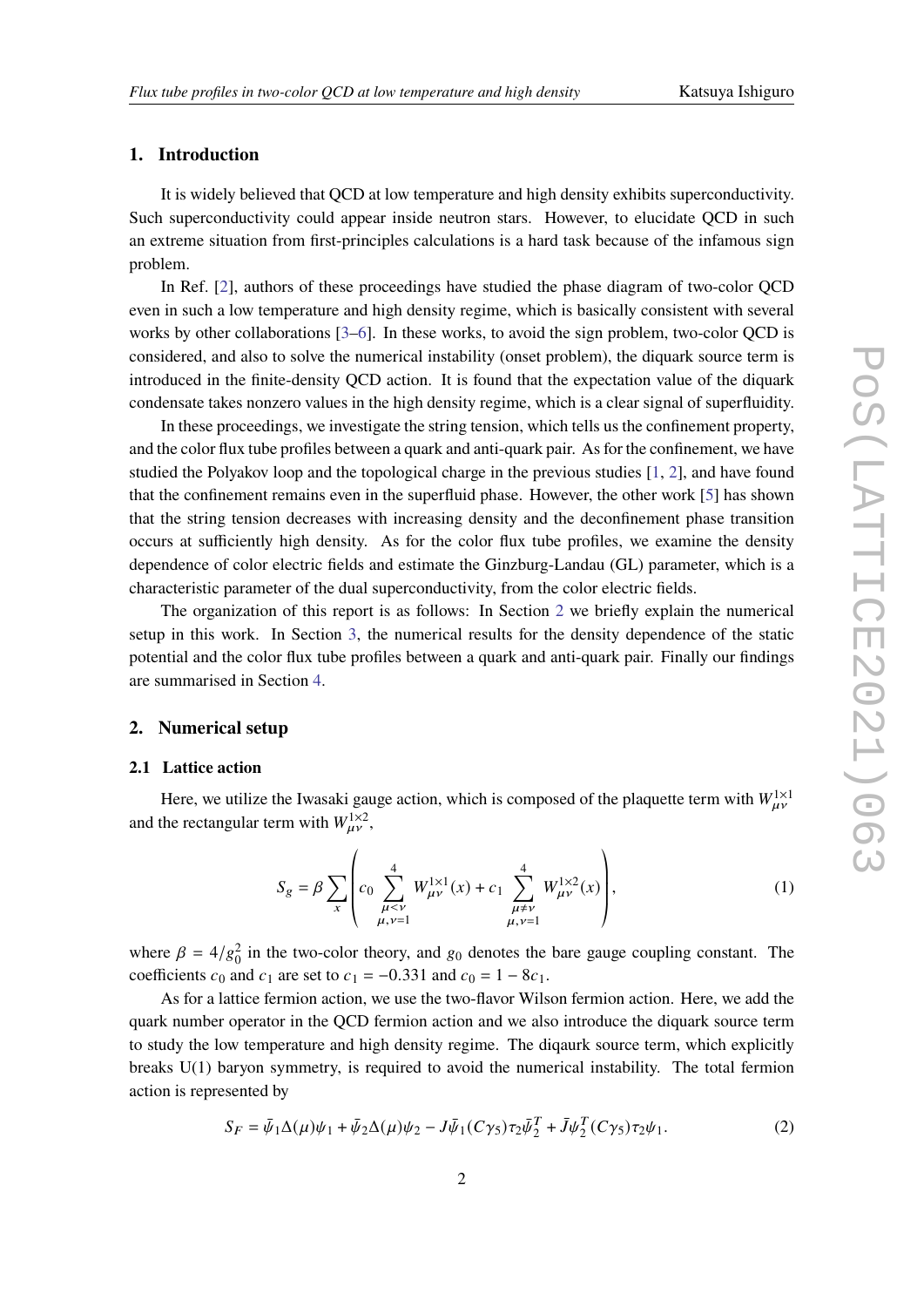Here, the indices 1, 2 denote the flavor label, and  $\mu$  is the quark chemical potential. The additional parameters  $J$  and  $\bar{J}$  correspond to the anti-diquark and diquark source parameters, respectively. For simplicity, we put  $J = \bar{J}$  and assume that it takes a real value. The Wilson-Dirac operator including the number operator,  $\Delta(\mu)$ , is defined by

$$
\Delta(\mu)_{x,y} = \delta_{x,y} - \kappa \sum_{i=1}^{3} \left[ (1 - \gamma_i) U_{x,i} \delta_{x+\hat{i},y} + (1 + \gamma_i) U_{y,i}^{\dagger} \delta_{x-\hat{i},y} \right] - \kappa \left[ e^{+\mu} (1 - \gamma_4) U_{x,4} \delta_{x+\hat{4},y} + e^{-\mu} (1 + \gamma_4) U_{y,4}^{\dagger} \delta_{x-\hat{4},y} \right],
$$
 (3)

where  $\kappa$  is the hopping parameter.

#### **2.2 Simulation parameters**

We perform the simulations with  $\beta = 0.800$  and  $\kappa = 0.159$  on a 32<sup>4</sup> lattice. These parameters give the pseudoscalar to vector meson mass ratio  $m_{PS}/m_{V} = 0.8232$  and the temperature  $T =$ 0.19 $T_c$  [\[1,](#page-7-0) [2\]](#page-7-1). Here,  $T_c$  denotes the psuedo-critical temperature determined by the peak of the chiral susceptibility. The number of configurations for each set of  $\mu$  and J is 200 in this work.

<span id="page-2-1"></span>

| μ     | 0.00 | 0.10     |      |                                                                            | 0.30 | $\vert 0.35 \vert 0.40 \vert 0.50 \vert 0.70$ |  |  |
|-------|------|----------|------|----------------------------------------------------------------------------|------|-----------------------------------------------|--|--|
|       | 0.00 | $0.00\,$ | 0.00 | 0.02                                                                       | 0.02 | $0.02 \pm 0.02 \pm 0.02 \pm 0.02$             |  |  |
| Phase |      |          |      | Hadronic   Hadronic   Hadronic   Hadronic   Border   BEC   BEC   BCS   BCS |      |                                               |  |  |

**Table 1:** The adopted values of the chemical potential  $\mu$  and the diquark source  $j = J/\kappa$  in the lattice unit and their corresponding phases

The adopted values of chemical potential  $\mu$  and the diquark source  $j = J/\kappa$  in lattice unit are summarised in Table [1.](#page-2-1) According to the previous work, we have found that there are hadronic, Bose-Einstein condensed (BEC) and BCS phases at low temperature. Here, in the BEC and BCS phases, the expectation value of the diquark condensate ( $\langle \langle qq \rangle$ ), which is the order parameter of superfluidity, is non-zero in contrast to the hadronic phase where  $\langle qq \rangle = 0$ . Furthermore, the perturbative picture is reasonable in the BCS phase, where the quark number density is almost consistent with the ideal-gas analysis. For all the values of  $\mu$  adopted here, the expectation value of the Polyakov loop is almost zero, which indicates that the system is confined even at the highest density.

#### <span id="page-2-0"></span>**3. Numerical results**

#### **3.1 The quark-antiquark potentials**

We begin by observing the static potential between a quark and anti-quark pair to see if confinement-deconfinement phase transition occurs in a regime of low temperature and high density. The static potential  $V(r)$  can be calculated from the Wilson loop  $W(r, t)$  with spatial separation r and temporal extent  $t$  as

$$
aV(r) = \lim_{t \to \infty} \log \frac{\langle W(r, t) \rangle}{\langle W(r, t+1) \rangle},\tag{4}
$$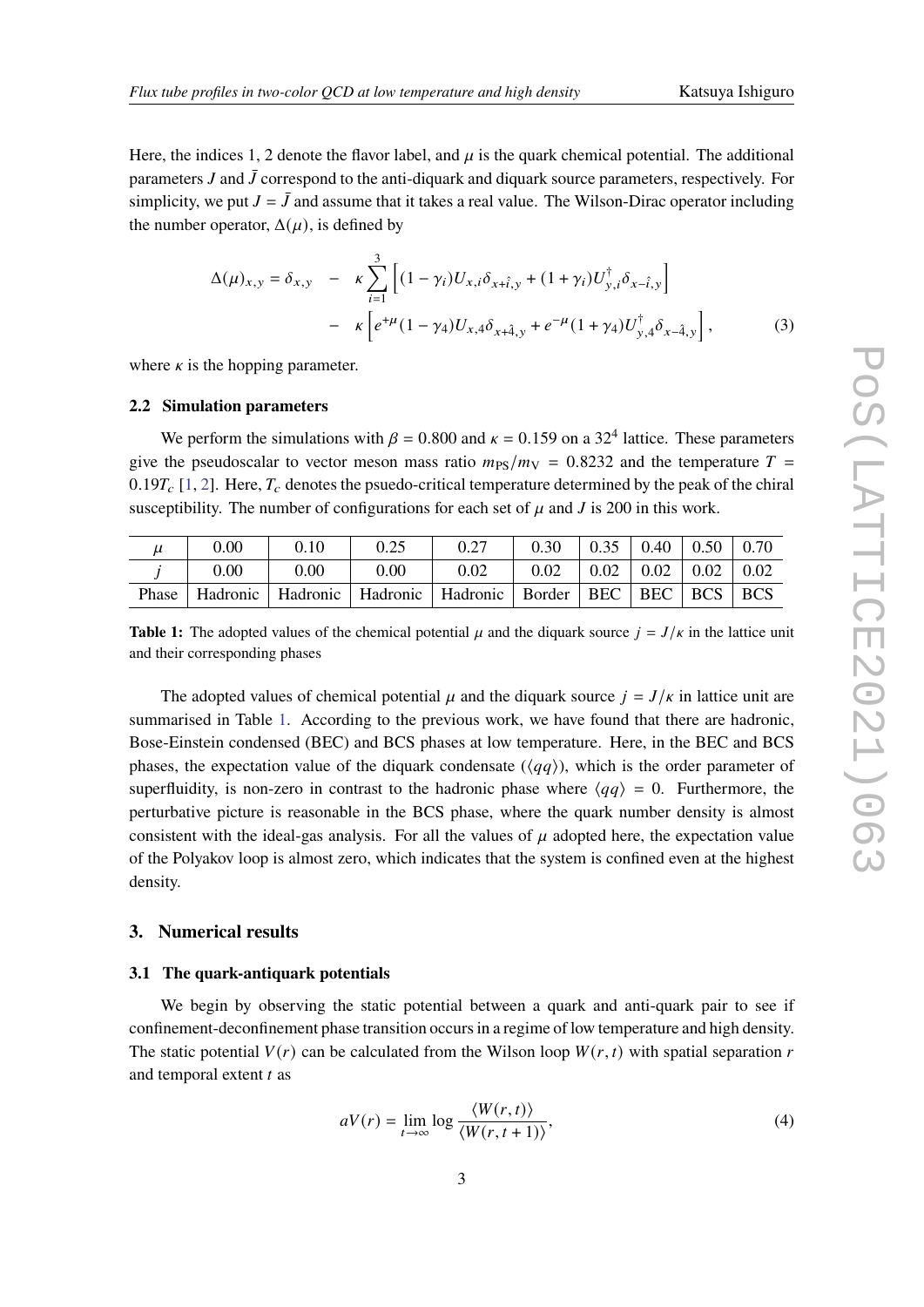<span id="page-3-0"></span>

**Figure 1:** (Left) The  $\mu$ -dependence of the static potentials. The lattice size is 32<sup>4</sup>. (Right) The  $\mu$ -dependence of the string tensions  $(\sigma)$ .

where *a* denotes the lattice spacing. To improve the signal-to-noise ratio, the APE smearing  $[7]$  and the hypercubic blocking [\[8\]](#page-7-6) are applied to the spatial links and the temporal links, respectively.

The  $\mu$ -dependence of the static potentials is shown in the left panel in Fig. [1.](#page-3-0) Although the static potentials have a weak  $\mu$ -dependence, the data of  $aV(r)$  at large r depict a linear behaviour for all the values of  $\mu$ . Thus, the confinement potential emerges even at the highest density, which is consistent with the behavior of the Polyakov loop.

We also estimate the  $\mu$ -dependence of the string tension by fitting these potentials using the Cornell type function,

$$
V(r) = \sigma r + \frac{c}{r} + V_0,\tag{5}
$$

where  $\sigma$ ,  $c$  and  $V_0$  denote the string tension, the Coulombic coefficient, and a constant, respectively. The obtained string tension as a function of  $a\mu$  is represented in the right panel in Fig. [1.](#page-3-0) The result for the string tension is almost constant in the hadronic phase ( $\mu$  < 0.3), while it decreases around  $\mu$  = 0.30 but still has a non-zero value even at the highest  $\mu$ . This indicates that two-color QCD at  $T = 0.19 T_c$  is confined in both BEC and BCS phases.

#### **3.2 Flux tube profiles**

Next, let us depict the flux tube profiles between a quark and an anti-quark to investigate the vacuum structure. To see the flux tube profiles, we consider the connected correlator  $\rho_W$  between the Wilson loop *W* and the plaquette  $U_P = U_{\mu\nu}$  as done in Refs. [\[9,](#page-7-7) [10\]](#page-7-8):

<span id="page-3-1"></span>
$$
\rho_W = \frac{\langle \text{Tr}(WLUPL^{\dagger}) \rangle}{\langle \text{Tr}(W) \rangle} - \frac{1}{N_c} \frac{\langle \text{Tr}(U_P)\text{Tr}(W) \rangle}{\langle \text{Tr}(W) \rangle},\tag{6}
$$

where  $N_c$  is the number of colors and L is the Schwinger line (see the left panel in Fig. [2](#page-4-0) for a pictorial representation). In the continuum limit, the connected correlator [\(6\)](#page-3-1) **reduces** to  $\rho_W\to a^2g_0\langle F_{\mu\nu}\rangle_{q\bar{q}}$ , where the subscript  $q\bar{q}$  is used to denote that a static quark and anti-quark pair is present in the background. The APE smearing [\[7\]](#page-7-5) and the hypercubic blocking [\[8\]](#page-7-6) are applied in the same way as the calculation of the static potentials.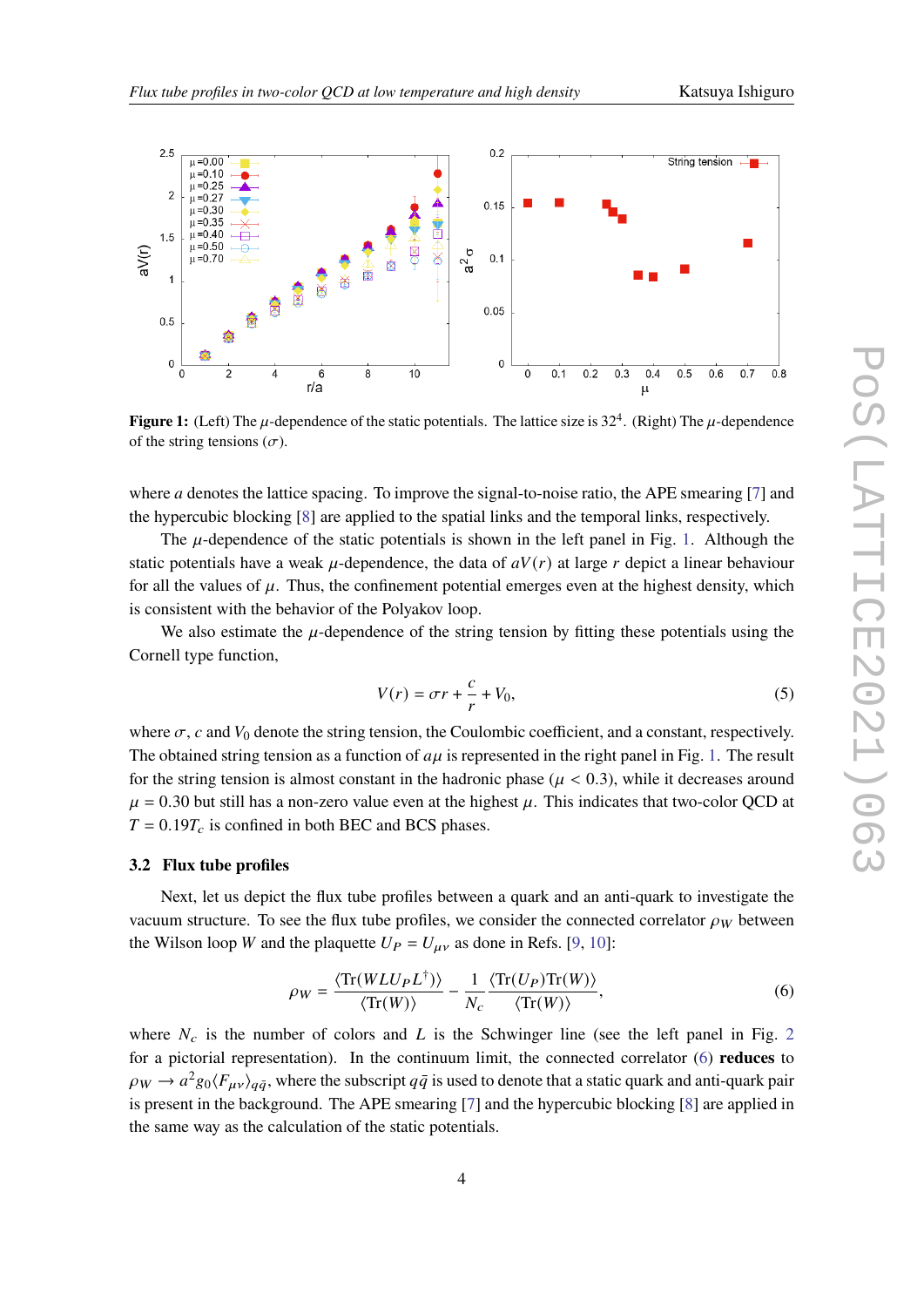We use the cylindrical coordinate  $(r, \phi, z)$  to parametrize the quark and anti-quark system as shown in the right panel in Fig. [2.](#page-4-0) The spatial distribution of color electric fields which is defined

<span id="page-4-0"></span>

**Figure 2:** (Left) The connected correlator given in Eq. [\(6\)](#page-3-1) between the Wilson loop W and the plaquette  $U_P$ with the Schwinger line  $L$ . (Right) The color electric fields in cylindrical coordinate system.  $d$  denotes the distance between a quark and an anti-quark.

by the plaquette  $U_{ti}$  with the Wilson loop  $W(3, 3)$  at  $\mu = 0.00$  (hadronic phase) and  $\mu = 0.50$  (BCS phase) are shown in Fig. [3.](#page-4-1) Figure [4](#page-5-0) shows the spatial distribution of color electric fileds  $E<sub>z</sub>$  and thier  $\mu$ -dependence. From Fig. [3](#page-4-1) and Fig. [4,](#page-5-0) we can see the radial and the azimuthal components of color electric fields are almost zero and only the z-components  $E_z$  have non-zero values. These results indicate that the color electric fields between a quark and an anti-quark are squeezed into tube-like structure in the range of  $\mu = 0.00$  to  $\mu = 0.70$ .

<span id="page-4-1"></span>

**Figure 3:** The spatial distributions of color electric fields with  $W(3, 3)$  at  $\mu = 0.00$  (left) and  $\mu = 0.50$ (right). The solid line represents the fitted line by Eq. [\(7\)](#page-4-2).

Assuming the dual superconductor picture of the QCD vacuum [\[11,](#page-7-9) [12\]](#page-7-10), we fit the results for  $E<sub>z</sub>$  to the Clem form [\[13,](#page-7-11) [14\]](#page-7-12) as

<span id="page-4-2"></span>
$$
E_z(r) = \frac{\phi}{2\pi\lambda^2\alpha} \frac{K_0[(r^2/\lambda^2 + \alpha^2)^{\frac{1}{2}}]}{K_1[\alpha]},
$$
\n(7)

$$
\frac{1}{\alpha} = \frac{\lambda}{\xi_{\nu}}, \qquad \kappa = \frac{\lambda}{\xi} = \frac{\sqrt{2}}{\alpha} \sqrt{1 - \frac{K_0^2(\alpha)}{K_1^2(\alpha)}},\tag{8}
$$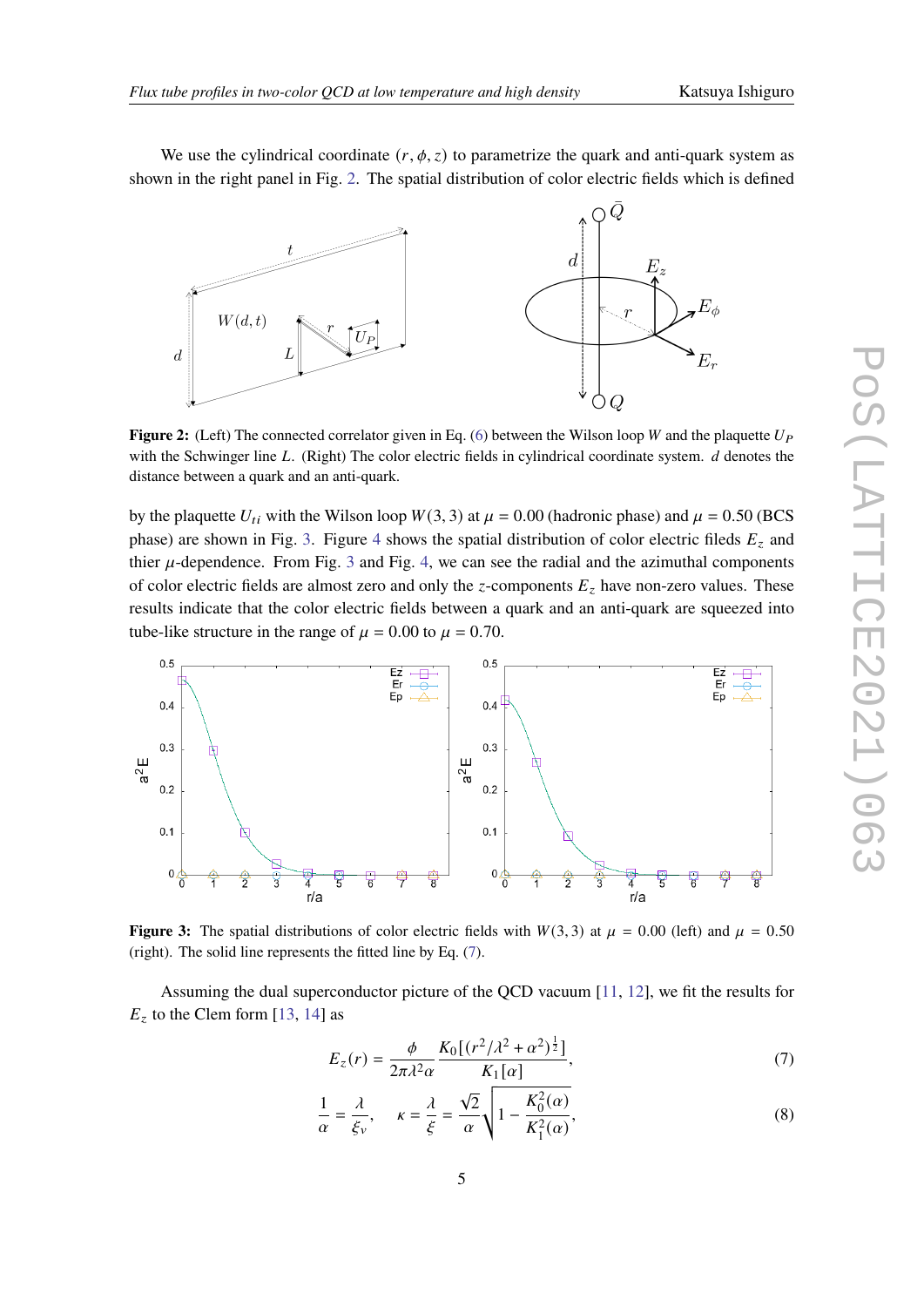<span id="page-5-0"></span>

**Figure 4:** The spatial distribution of the color electric fields  $E_z$  and their  $\mu$ -dependence with  $W(3, 3)$ .

where  $\phi$ ,  $\lambda$  and  $\alpha$  are fit parameters and  $K_0$ ,  $K_1$  are the modified Bessel functions of the second kind. By fitting Eq. [\(7\)](#page-4-2) to the data of  $E_z$ , we can estimate the penetration length  $\lambda$ , the variational core-radius  $\xi_v$  and the coherence length  $\xi$ . The ratio of the penetration length and the coherence length  $\kappa = \lambda/\xi$  is called the Ginzburg-Landau (GL) parameter, whose value discriminates between type I superconductors ( $\kappa < 1/\sqrt{2}$ ) and type II superconductors ( $\kappa > 1/\sqrt{2}$ ) [\[15\]](#page-7-13).

<span id="page-5-1"></span>

**Figure 5:** (Left) The  $\mu$ -dependence of the penetration length  $\lambda$ . (Right) The  $\mu$ -dependence of the coherence length  $\xi$ .

The left and right panels in Fig. [5](#page-5-1) present the  $\mu$ -dependence of the penetration length  $\lambda$  and of the coherence length  $\xi$ , respectively. The penetration length appears to be larger near the border between the hadronic phase and the BEC phase, i.e.,  $0.30 \le \mu \le 0.40$ , but the systematic error due to the small size of the Wilson loop should be considered for a final conclusion. On the other hand,  $\lambda$ is significantly smaller in the high density region ( $\mu = 0.70$ ). The coherence length seems constant within error bars for all the values of  $\mu$ , although the error bars are large. The  $\mu$ -dependence of the GL parameter  $\kappa$  estimated by the obtained results for the penetration and coherence lengths is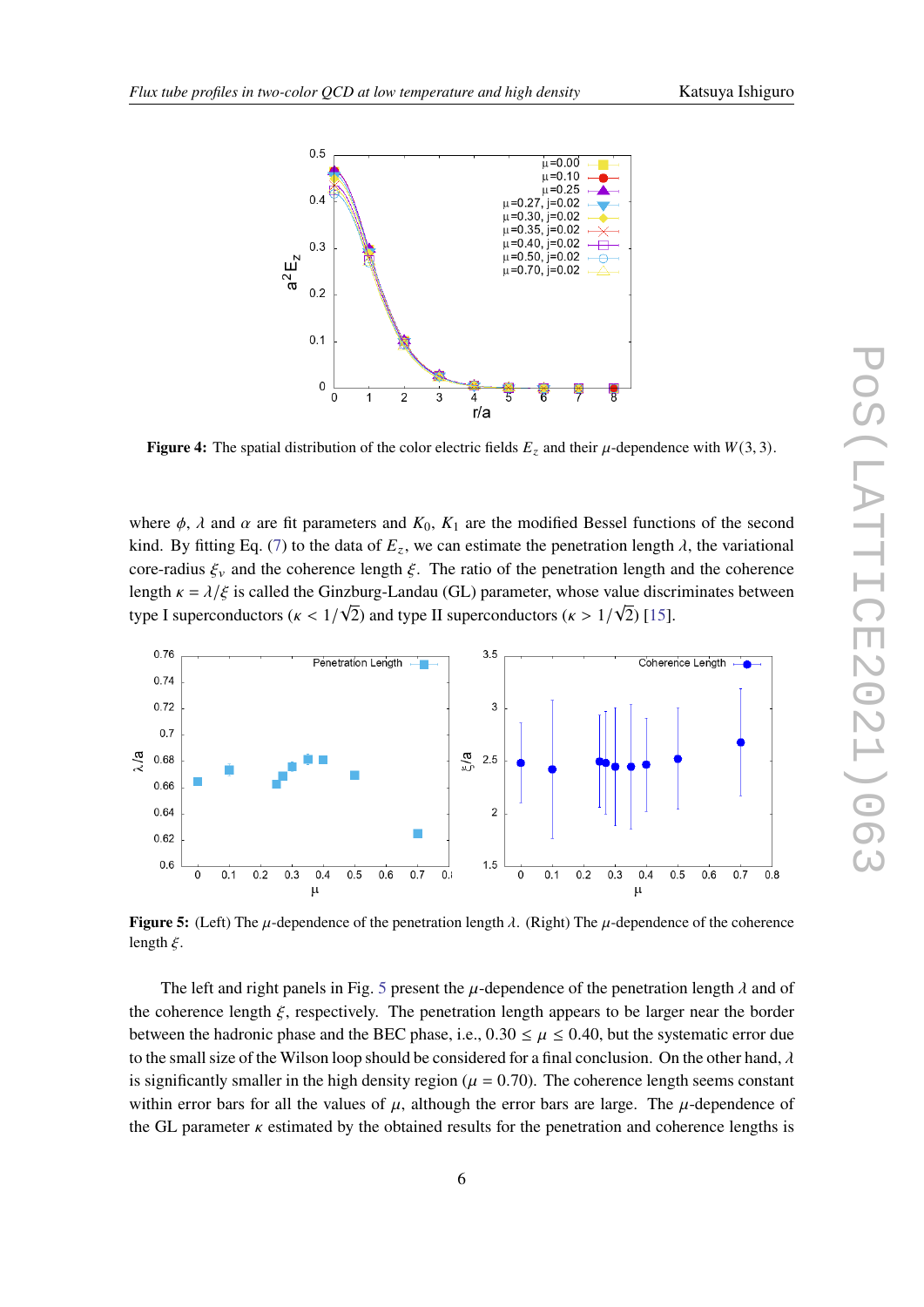<span id="page-6-1"></span>shown in Fig. [6.](#page-6-1)  $\kappa$  also seems constant within error bars for all the values of  $\mu$ , although the error bars are large due to the large error of  $\xi.$  Since the values of the GL parameter are less than  $1/\sqrt{2},$  it is suggested that the vacuum of two-color QCD is a type I dual superconductor like ordinary metal superconductors.



**Figure 6:** The  $\mu$ -dependence of the Ginzburug-Landau parameter  $\kappa = \lambda/\xi$ .

## <span id="page-6-0"></span>**4. Summary**

In this work, we investigate the density dependence of the static potentials and the color electric fields between a quark and anti-quark pair for  $N_f = 2$  two-color QCD with Wilson fermions at  $T = 0.19T_c$ . It is found that the static potentials exhibit a linear behavior at large distance, in a manner depending only weakly on  $\mu$ . The result for the string tension varies around  $\mu = 0.30$  and has a non-zero value even at the highest  $\mu$ . The penetration length estimated by fitting to the color electric fields  $(E_z)$  has a peak around the critical point from the hadronic phase to the BEC phase, and is significantly small at high density. The coherence length and the GL parameter are almost constant within error bars at all  $\mu$ . Although it is needed to increase the number of statistics and to evaluate the systematic errors, the values of the GL parameter estimated are less than  $1/\sqrt{2}$ . It is suggested that the vacuum of two-color QCD is a type I dual superconductor. At  $T = 0.19T_c$ , even at the highest density, the flux tube squeezing remains, and the static potential has nonzero string tension. These results indicate that the system of  $N_f = 2$  two-color QCD at  $T = 0.19T_c$  is in a confined phase in the range of  $\mu \leq 0.70$  and are consistent with the previous results for the Polyakov loop and topological susceptibility [\[1,](#page-7-0) [2\]](#page-7-1).

## **Acknowledgment**

The work of E. I. is supported by JSPS KAKENHI with Grant Numbers 19K03875 and JP18H05407, JSPS Grant-in-Aid for Transformative Research Areas (A) JP21H05190, JST PRESTO Grant Number JPMJPR2113 and the HPCI-JHPCN System Research Project (Project ID: jh210016). The work of K. I. is supported by JSPS KAHENHI with Grant Numbers 18H01211 and 18H05406.